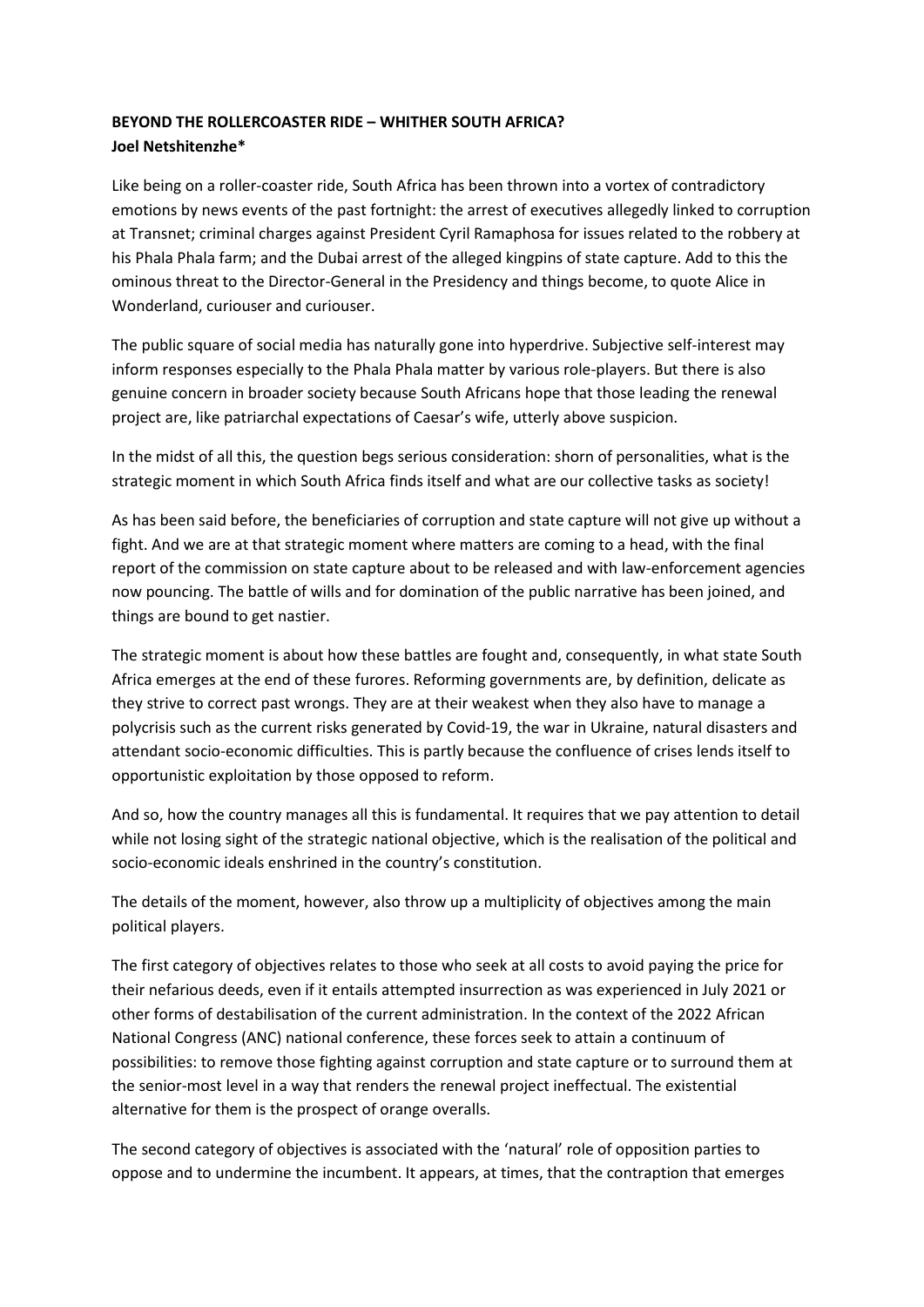from this does not matter to the actors as long as it helps to bring them into or closer to political office. Many of these parties hope for coalitions or informal support in confidence-and-supply arrangements at national and provincial levels after the 2024 elections. Within some of these parties are individuals who are dead against the renewal project because of their own conflicts with the law and who see their salvation in a partnership with ANC elements in the same boat.

The third category are those who seek renewal of the state and society at large – to strengthen state institutions, to ensure accountability and to place the country on a higher growth and development trajectory.

There may also be local elements outside of the political arena – and possibly a motley crew of foreign interests – who believe that a weakened centre-left political school of thought in South Africa may be an opportunity for profit maximisation or for narrow geopolitical designs. This is informed by a calculation that episodic and opportunistic policy formulation that attaches to volatile coalitions may be easier to manage and to control.

And so, the setting in which South Africa lands at the end of all these developments could either be decisive movement forward to attain the objectives contained in the country's constitution or societal fracture. The choice may appear obvious, but the question is how to emerge out of the current rut.

Given the systemic risks facing our society, South Africa urgently needs a national agreement, or social compact, which enjoys wide support among major role-players and broader society.

Such an agreement should include, firstly, a revamped Reconstruction and Recovery Plan with a clear implementation programme. The Plan should outline not just the long-term benefits; but also, the contributions and sacrifices that each of the partners is expected to make.

Secondly, there should be a commitment and decisive action to strengthen the capacity of the state to lead in the implementation of the compact. This means, among others, an effective and efficient bureaucracy and state-owned enterprise sector.

Thirdly, the compact should be underpinned by the rule of law, accountability and a commitment to act against law-breakers, including those identified in the reports of the commission on state capture.

In addition to the current social partners, the process to develop such an agreement should also involve players outside of the National Economic Development and Labour Council (NEDLAC) including the South African Federation of Trade Unions (SAFTU), political parties represented in parliament, small and micro-entrepreneurs and representatives of unemployed workers. In electoral terms, the principles underpinning the agreement can be used to assess parties and candidates taking part in the 2024 elections.

While society has diverse political preferences, the current strategic moment requires that these should be underpinned by the collective national interest. Personalities do matter, and individuals who seek leadership should similarly be judged in relation to the common strategic objective. And it is a given that no one is above the law: whoever is accused of wrong-doing should be investigated without fear or favour.